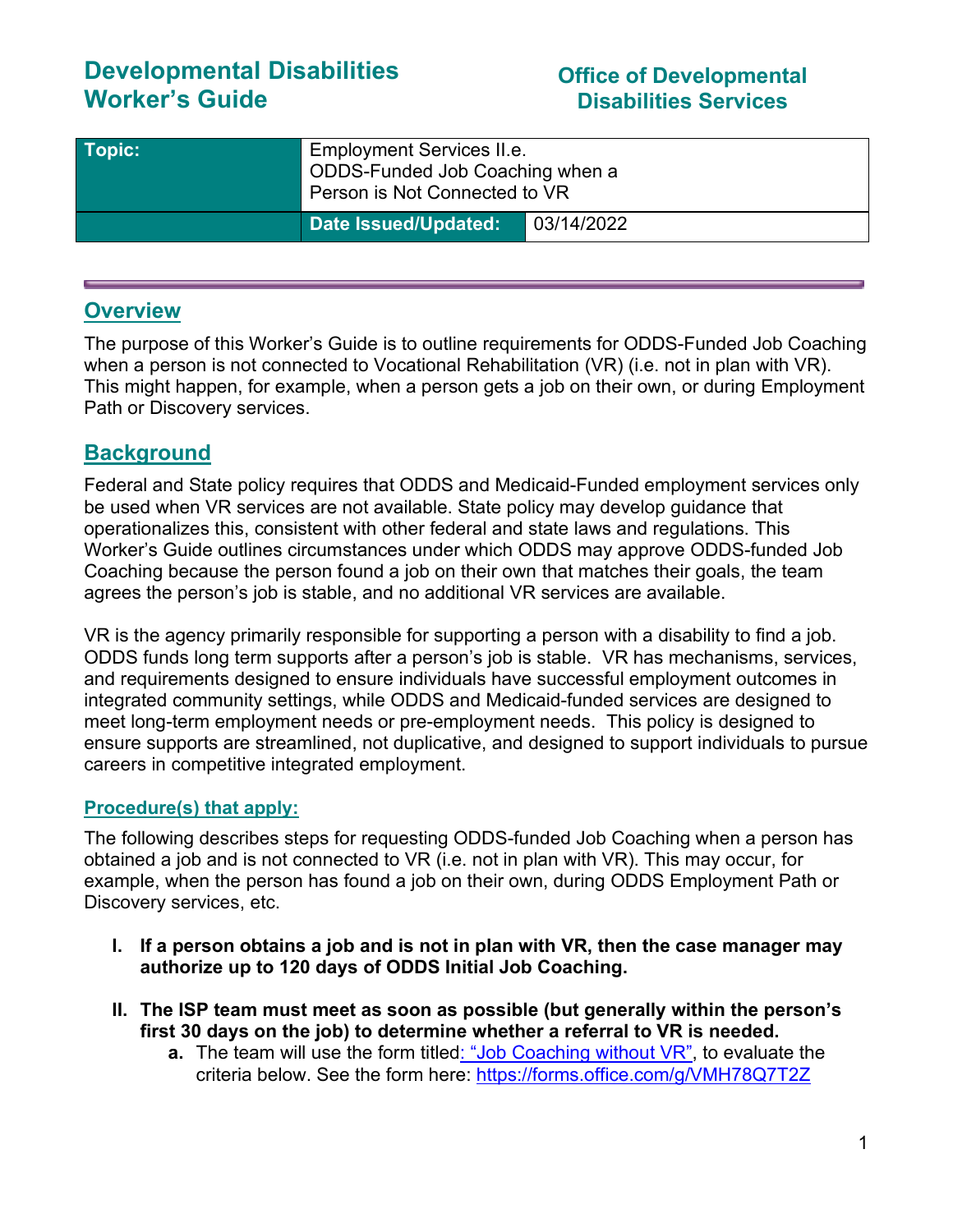**b.** Upon completion submit the form and any supplementation documentation to: [employment.first@dhsoha.state.or.us.](mailto:employment.first@dhsoha.state.or.us)

## **III. Criteria to evaluate:**

## **1. Does the job meet the person's goals?**

(As identified in their Career Development Plan, through the discovery process, or in another form or documentation)

- i. Does the type of job match the person's goals?
- ii. Does the job field match the person's goals?
- iii. Is the person working the number of hours they want and as identified in their plan? Refer to VR if person wants support to work more hours.

## **2. Is the person's job stable?**

- i. The person and their team agrees they are performing well on the job and the job is not at risk with (or without) a Job Coach in place, as identified by the individual and the Employment Team.
- ii. The employer is satisfied that the person is performing well on the job.
- iii. A long term job coach is in place if needed. Services can be provided without an interruption.

## **3. No additional VR services are needed**

- i. Are all needs covered, and no additional needs can be supported through VR (e.g. adaptive equipment)?
- ii. Does the person want to work in the job while also looking for a different job, a second job, or more hours in the current job? If so, authorize ODDS Job Coaching while also making a referral to VR for support to find another job.
- **4. Does the job meet requirements for competitive integrated employment?** Note that if the work is in a provider owned, operated, or controlled setting, then a provider self-assessment must be submitted to ODDS. See the provider assessment on the website here: [https://www.oregon.gov/dhs/SENIORS-](https://www.oregon.gov/dhs/SENIORS-DISABILITIES/DD/Pages/provider-site-assessment-resources.aspx)[DISABILITIES/DD/Pages/provider-site-assessment-resources.aspx.](https://www.oregon.gov/dhs/SENIORS-DISABILITIES/DD/Pages/provider-site-assessment-resources.aspx)

A job at a provider site is presumed to be Employment Path. However, if additional information demonstrates the position meets requirements to be considered "Competitive Integrated Employment," then Job Coaching may be the right service. Providers need to submit additional information to ODDS, via the assessment tool, in order to overcome the presumption that services at a provider site are Employment Path.

Work on contracts that mandate a ratio of workers with disabilities (e.g. Oregon Forward/QRF, Ability One, etc.) is not competitive integrated employment and may not be authorized.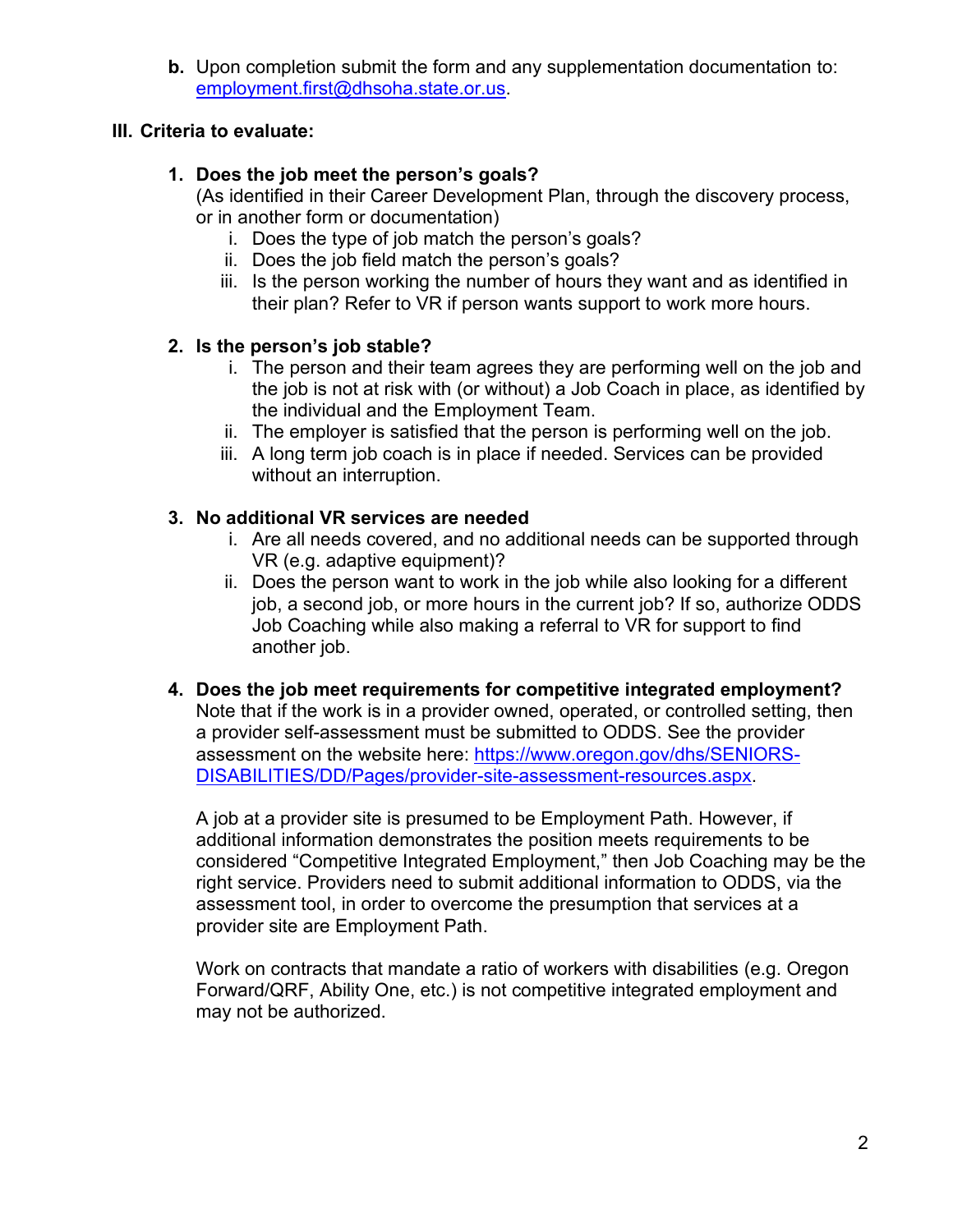## **IV. Outcome of Team's Determination & Submitting the Request**

## **a. Referral to VR**

If it is determined the above criteria have *not* been met, then refer the person to VR as soon as possible. Use the Employment First referral form found here: [https://www.oregon.gov/dhs/EMPLOYMENT/EMPLOYMENT-](https://www.oregon.gov/dhs/EMPLOYMENT/EMPLOYMENT-FIRST/Policy/Statewide-EmploymentFirst-Referral-Form-4130.pdf)[FIRST/Policy/Statewide-EmploymentFirst-Referral-Form-4130.pdf](https://www.oregon.gov/dhs/EMPLOYMENT/EMPLOYMENT-FIRST/Policy/Statewide-EmploymentFirst-Referral-Form-4130.pdf)

If more than 120 days of Job Coaching is needed while waiting for the VR intake, then also submit a formal exception request to ODDS.

If the team is unsure whether the requirements have been met, then consult with VR and/or your [Regional Employment Specialist.](https://www.oregon.gov/dhs/EMPLOYMENT/EMPLOYMENT-FIRST/Documents/Map-ODDS-Regional-Employment-Specialists.pdf%20Regional) The case manager still has discretion to authorize up to 120 days of ODDS-funded Job Coaching.

## **b. Request for ODDS Job Coaching without VR**

If the team determines VR is not needed and all the above criteria have been met, then the case manager must ensure they submit the "Job Coaching without VR" form to ODDS for review.

- i. Submit the ODDS request in the form found here: <https://forms.office.com/g/VMH78Q7T2Z>
- ii. Submit supporting documentation in a secure email to: [employment.first@dhsoha.state.or.us](mailto:employment.first@dhsoha.state.or.us)
- iii. When submitting the request, the case manager should also authorize job coaching in the billing system for ODDS to approve with the request.
- iv. Submit this as soon as possible. In most cases, this should be within the person's first 30 days on the job.
- v. ODDS will review and follow up if there are questions regarding ODDSfunded Job Coaching.
- vi. ODDS will review the pending authorization for job coaching beyond 120 days in eXPRS.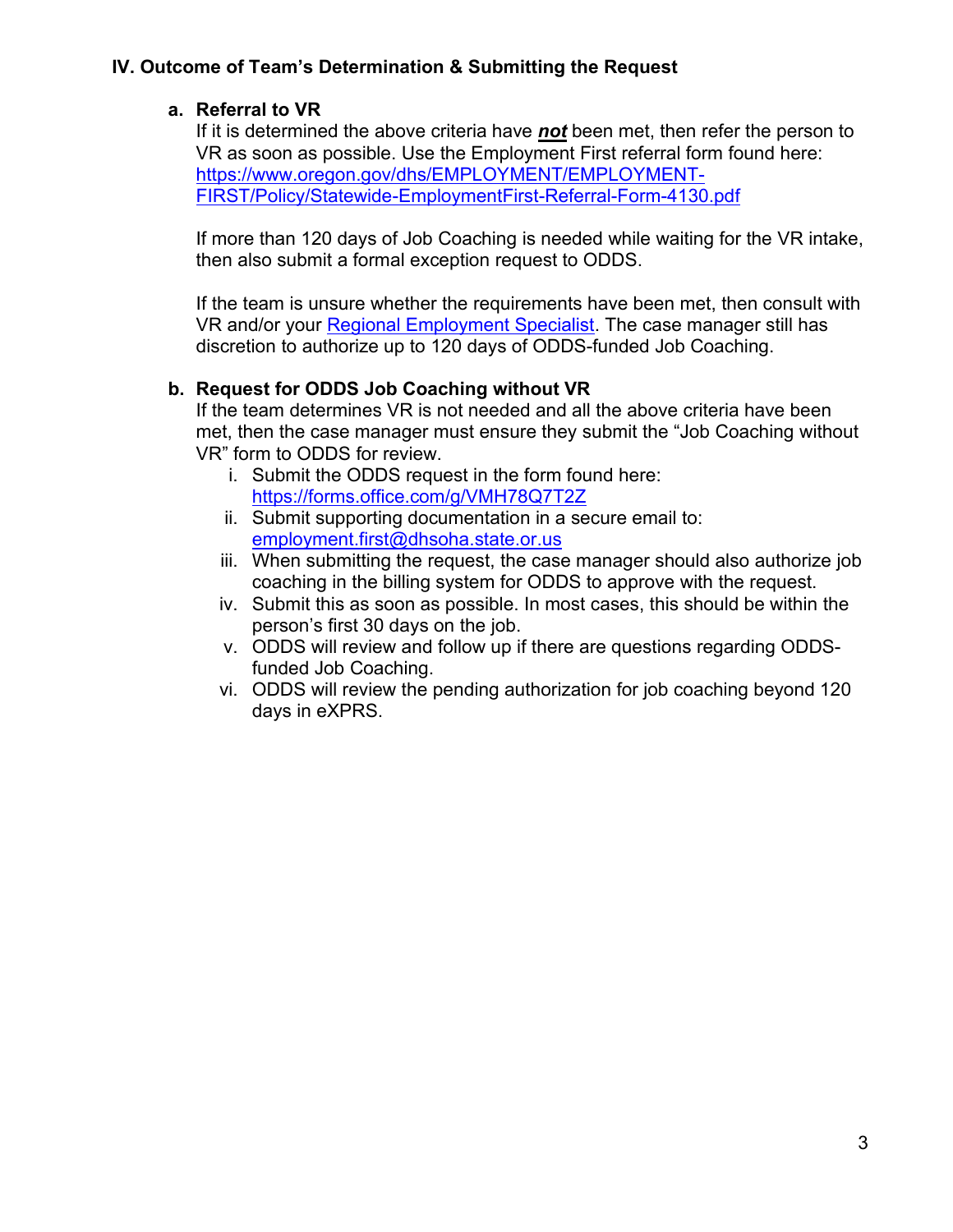### **Request for ODDS-Funded Job Coaching without VR**

### This may occur if the person finds a job on their own, or obtains a job during Employment Path or Discovery.

If a person obtains a job and is not connected to VR (i.e. not in plan), the case manager may authorize up to 120 days of initial job coaching. The ISP team must meet as soon as possible (generally within 30 days on the job) to evaluate whether referral to VR needed.

The Team will use the "Job coaching without VR" form as a tool to evaluate:

1. Is the person's stable stable (person performing well with (or without) the long term job coach in place)?

2. Does the job meet the person's goals? (hours, type of job, etc)?

3. Are all needs covered, and no additional needs can be supported through VR (e.g. adaptive equipment)? If the person wants to work in the job while also looking for a different job, a second job, or more hours in the current job, then authorize ODDS Job Coaching while also making a referral to VR for support to find another job. VR (e.g. adaptive equipment)? If the person wants to work in the job while<br>also looking for a different job, a second job, or more hours in the current job,<br>then authorize ODDS Job Coaching while also making a referral to

4. Does the job meet requirements for competitive integrated employment? (If complete an assessment for the site).

See tool here: https://forms.offic

#### If **Yes** to all the above:

Submit the "Job Coaching without VR" form. Submit supporting documents in a secure email to: employment.first@dhsoha.state.or.us

Consult with VR if unsure whether criteria have been met. Refer to VR if the job ever becomes unstable.

Case manager may authorize up to 120 days of initial job coaching without VR.

ODDS will review and approve (or deny) job coaching beyond 120 days.

#### If **No** to any of the above criteria:

Send referral to VR as soon as possible. Submit the "Job Coaching without VR" form if authorizing any ODDS-funded job coaching.

The case manager has discretion to authorize up to 120 days of initial job coaching without VR.

May also request ODDS exception for job coaching if more than 120 days is needed while waiting for VR intake.